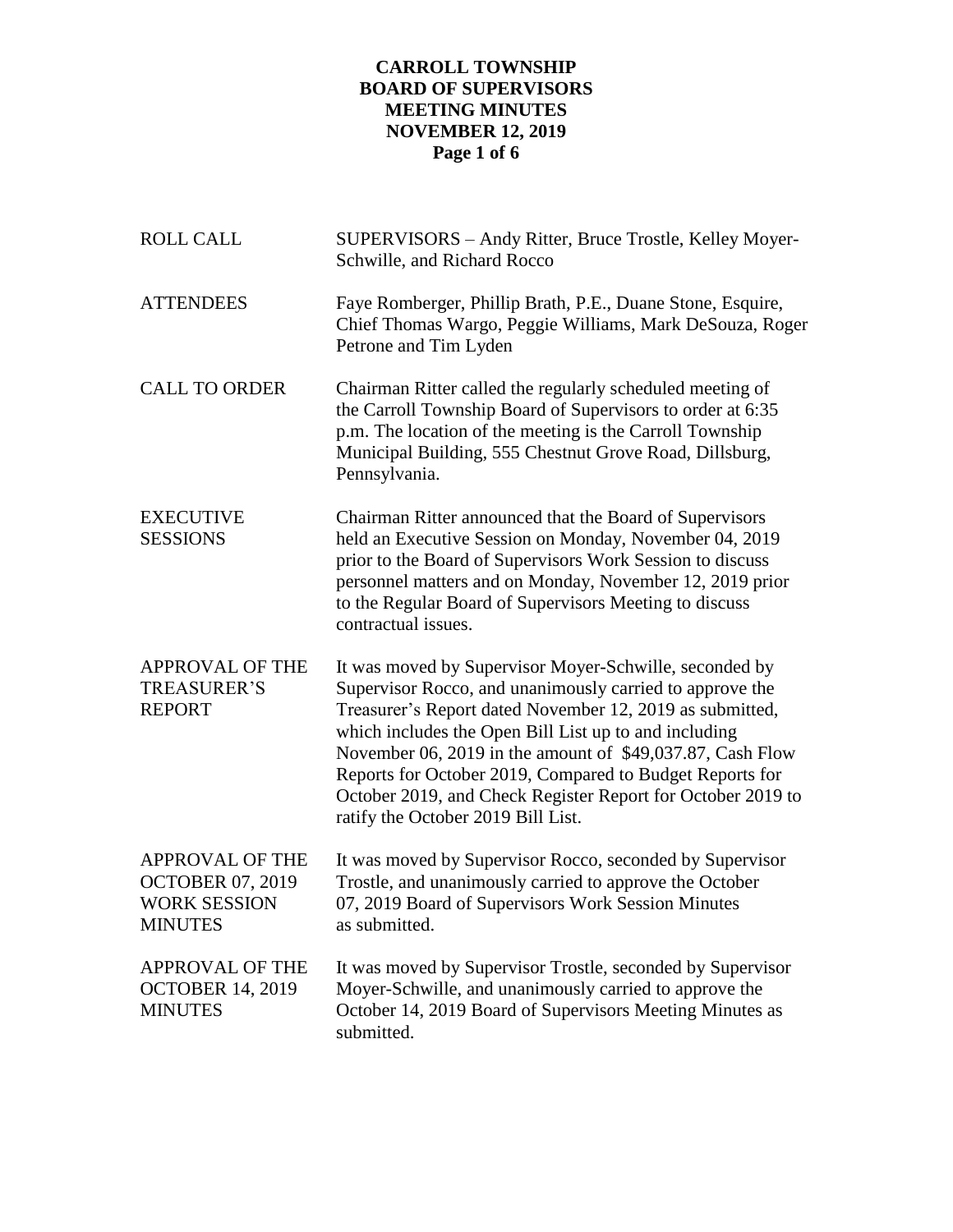## **CARROLL TOWNSHIP BOARD OF SUPERVISORS MEETING MINUTES NOVEMBER 12, 2019 Page 2 of 6**

| <b>APPROVAL OF THE</b><br><b>OCTOBER 07, 14,</b><br>21 and 28, 2019<br>2020 BUDGET WORK<br><b>SESSION MINUTES</b>                    | It was moved by Chairman Ritter, seconded by Supervisor<br>Trostle, and unanimously carried to approve the October $07th$ ,<br>14 <sup>th</sup> , 21 <sup>st</sup> and 28 <sup>th</sup> , 2019 Board of Supervisors 2020 Proposed<br>Budget Work Session Minutes as submitted.                                                                                                                                                                                                                                                                                                                                                                                                                                                              |
|--------------------------------------------------------------------------------------------------------------------------------------|---------------------------------------------------------------------------------------------------------------------------------------------------------------------------------------------------------------------------------------------------------------------------------------------------------------------------------------------------------------------------------------------------------------------------------------------------------------------------------------------------------------------------------------------------------------------------------------------------------------------------------------------------------------------------------------------------------------------------------------------|
| <b>FIRE REPORTS</b>                                                                                                                  | Chairman Ritter stated that we have the October Fire Report<br>and asked the Board to look it over and direct their question to<br>Northern York County Fire Rescue.                                                                                                                                                                                                                                                                                                                                                                                                                                                                                                                                                                        |
| PUBLIC COMMENT                                                                                                                       | Chairman Ritter asked for public comment. There were no<br>public comments.                                                                                                                                                                                                                                                                                                                                                                                                                                                                                                                                                                                                                                                                 |
| <b>RESOLUTION</b><br>2019-14<br><b>STREET</b><br><b>DEDICATION OF</b><br><b>JENNIFER LANE</b><br><b>AS A PUBLIC</b><br><b>STREET</b> | It was moved by Supervisor Trostle, seconded by Supervisor<br>Moyer-Schwille, and unanimously carried to adopt Resolution<br>Number $2019-14 - A$ Resolution of the Board of Supervisors<br>of Carroll Township, York County, Pennsylvania to accept the<br>Street Dedication of Jennifer Lane in the Grantham Crossing<br>Development as a public street. The 18 month Maintenance<br>Bond will be set at \$42,561.75. The Stormwater NPDES<br>Permit surety will be set at \$5,000.00 until DEP finalizes the<br>permit and the Liquid Fuels reimbursement will be set at<br>\$2,280.00. The Township is holding a cash surety and the<br>remaining monies will be refunded to Mr. Petrone in the<br>amount of approximately \$27,195.65. |
| <b>WINDY HEIGHTS</b><br>PHASE I STREET<br><b>DEDICATION</b>                                                                          | Mr. Mark DeSouza the developer of Windy Heights Phase I is<br>here tonight to ask the Board to consider accepting Windy<br>Heights Phase I street dedication this year (2019). He<br>submitted everything this summer and thought everything was<br>completed. He received notification that there is a problem<br>with the public sewer line and the street might have to be dug<br>up. It turns out everything is okay now and Mr. DeSouza<br>wants to move forward. Phillip Brath, Township Engineer,<br>stated that the catch basin repairs were not completed until<br>September 29 <sup>th</sup> .                                                                                                                                    |
|                                                                                                                                      | No motion was made, but the Board decided not to accept the<br>Street Dedication for Windy Heights Phase I this year. Mr.<br>DeSouza may come to the April 2020 Work Session to ask to<br>have the street dedicated at that time.                                                                                                                                                                                                                                                                                                                                                                                                                                                                                                           |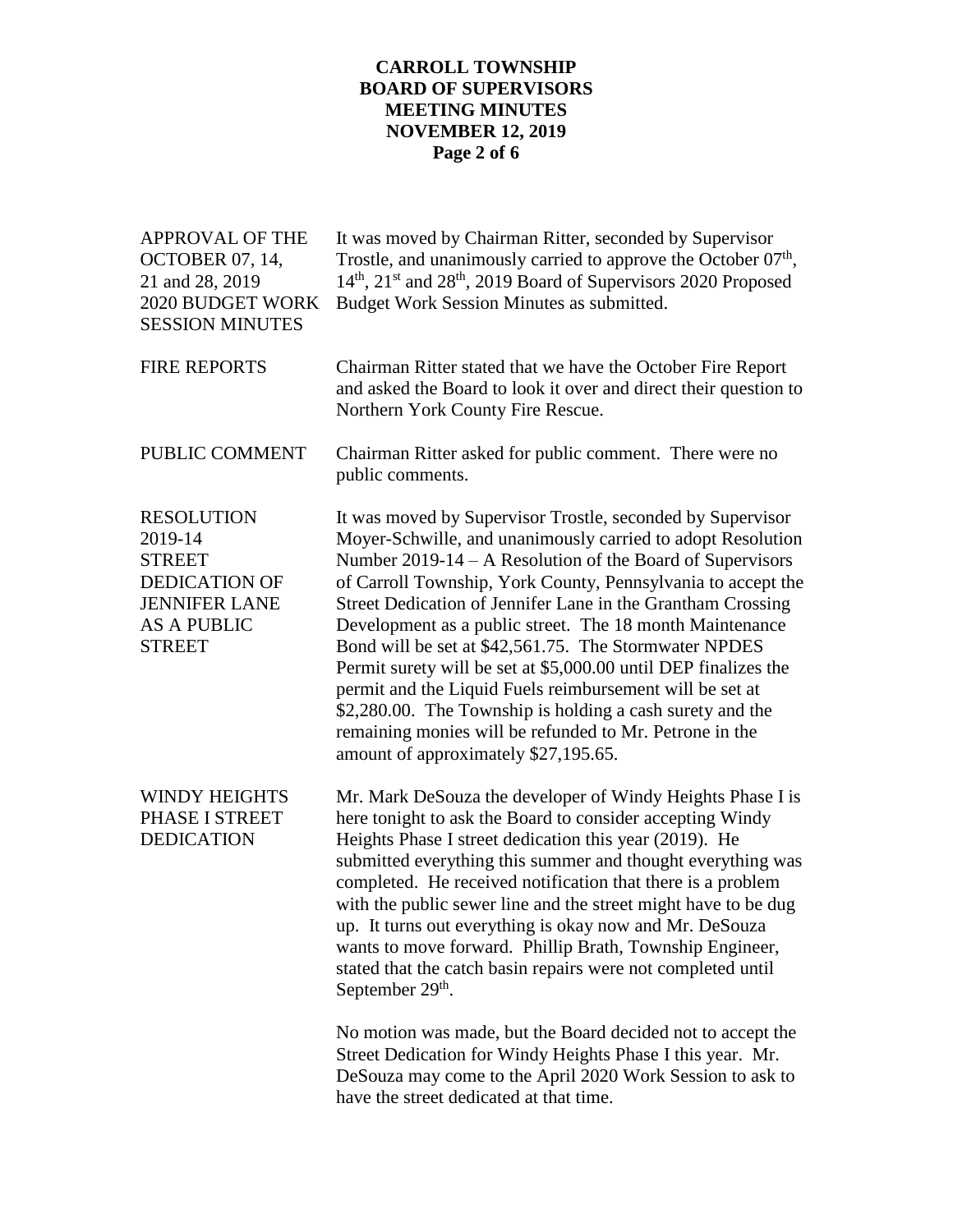#### **CARROLL TOWNSHIP BOARD OF SUPERVISORS MEETING MINUTES NOVEMBER 12, 2019 Page 3 of 6**

2020 – 2022 period:

MONAGHAN It was moved by Supervisor Trostle seconded by Supervisor TOWNSHIP Rocco to enter into a three year Police Service Contract with POLICE SERVICE Monaghan Township from January 1, 2020 to December 31, CONTRACT 2022. The following will be the charges during this contract

> **A.** For police services rendered in the calendar year 2020, the Township of Monaghan hereby agrees to purchase police services and pay the Township of Carroll at the rate of \$89.27 per hour for said services. In the year 2020, the Township of Monaghan agrees to purchase 3 hours a day for the sum of ninety seven thousand, seven hundred and fifty dollars and .65/100 (\$97,750.65).

> **B.** For police services rendered in the calendar year 2021, the Township of Monaghan hereby agrees to purchase police services and pay the Township of Carroll at the rate of \$91.95 per hour for said services. In the year 2021, the Township of Monaghan agrees to purchase 3 hours a day for the sum of one hundred thousand, six hundred and eighty five dollars and .25/100 (\$100,685.25).

> **C.** For police services rendered in the calendar year 2022, the Township of Monaghan hereby agrees to purchase police services and pay the Township of Carroll at the rate of \$94.71 per hour for said services. In the year 2022, the Township of Monaghan agrees to purchase 3 hours a day for the sum of One hundred three thousand, seven hundred and seven dollars and .45/100 (\$103,707.45).

Chairman Ritter questioned the billing of overtime.

2019, 2020 & 2021

AWARD RFP It was moved by Chairman Ritter, seconded by Supervisor FOR PUBLIC Moyer-Schwille, and unanimously carried to award the RFP to ACCOUNTANTS audit the Township accounts for 2019, 2020, and 2021 to Smith TO AUDIT THE Elliott & Kearns & Company LLC for the following:  $2019 -$ ACCOUNTS \$6,225.00, 2020 - \$6,475.00 and 2021 - \$6,725.00.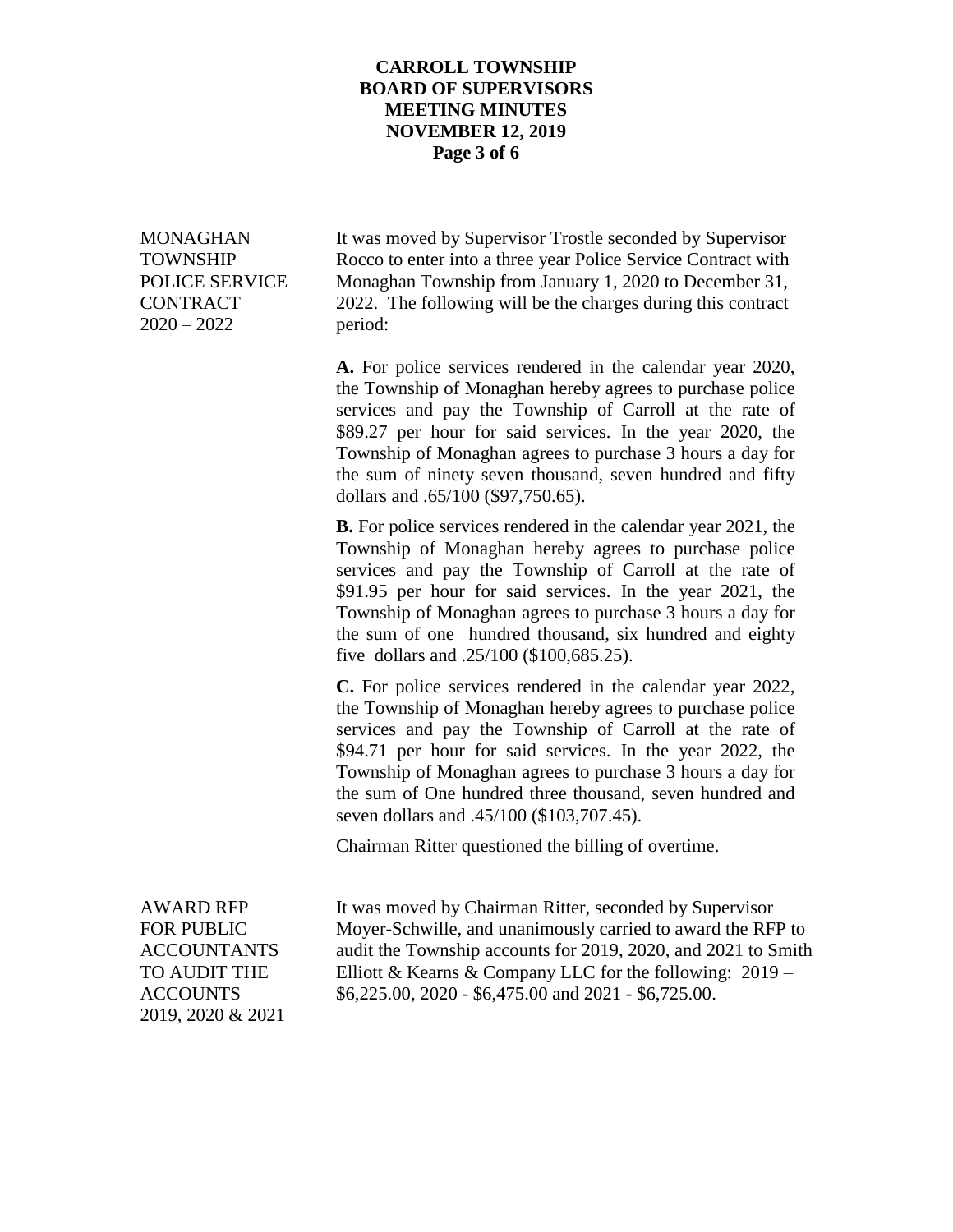# **CARROLL TOWNSHIP BOARD OF SUPERVISORS MEETING MINUTES NOVEMBER 12, 2019 Page 4 of 6**

| <b>TIPPING FEE</b><br><b>INCREASE FOR</b><br><b>2020 WILL</b><br><b>INCREASE</b><br><b>QUARTERLY BILL</b><br><b>BY \$.69 PER</b><br><b>QUARTER</b> | It was moved by Supervisor Rocco, seconded by Supervisor<br>Trostle, and carried to authorize Penn Waste to increase the<br>quarterly rate to Carroll Township Residents from \$69.60 per<br>quarter to \$70.29 per quarter effective April 01, 2020 because<br>York County Resource Recovery Facility increased the tipping<br>fee by \$3.00 per ton effective January 01, 2020. This will<br>increase Carroll Township Residents billing by \$.69 per<br>quarter. |
|----------------------------------------------------------------------------------------------------------------------------------------------------|---------------------------------------------------------------------------------------------------------------------------------------------------------------------------------------------------------------------------------------------------------------------------------------------------------------------------------------------------------------------------------------------------------------------------------------------------------------------|
|                                                                                                                                                    | Supervisor Moyer-Schwille voted no.                                                                                                                                                                                                                                                                                                                                                                                                                                 |
| <b>INCREASE</b><br>PART-TIME<br><b>HIGHWAY</b><br><b>HOURLY RATE</b>                                                                               | It was moved by Supervisor Trostle, seconded by Supervisor<br>Rocco, and unanimously carried to increase the Part-time<br>Highway Employees pay to \$21.00 per hour effective January<br>01, 2020.                                                                                                                                                                                                                                                                  |
| <b>AWARD</b><br>$2019 - 2020$<br><b>ROAD SALT BID</b>                                                                                              | It was moved by Chairman Ritter, seconded by Supervisor<br>Trostle, and unanimously carried to award the 2019 –<br>2020 Road Salt bid to:                                                                                                                                                                                                                                                                                                                           |
|                                                                                                                                                    | FOB Delivered – Eastern Salt at \$69.90 per ton.<br>FOB Plant – Riverside Construction Materials at \$52.00 per<br>ton.                                                                                                                                                                                                                                                                                                                                             |
| <b>LEAF COLLECTION</b><br>BOX                                                                                                                      | It was moved by Supervisor Trostle, seconded by Supervisor<br>Rocco, and carried to authorize the Office Staff to order a new<br>leaf collection box from U.S. Municipal in the amount of<br>\$7,556.00.                                                                                                                                                                                                                                                            |
|                                                                                                                                                    | Chairman Ritter voted no.                                                                                                                                                                                                                                                                                                                                                                                                                                           |
| <b>ADVERTISE THE</b><br><b>PROPOSED</b><br>2020 BUDGET                                                                                             | It was moved by Chairman Ritter, seconded by Supervisor<br>Trostle, and unanimously carried to authorize the Township<br>Secretary/Treasurer to advertise the Proposed 2020 Budget for<br>public view and for action at the December 09, 2019 Board of<br>Supervisors Meeting.                                                                                                                                                                                      |
| POLICE REPORT                                                                                                                                      | Chief Thomas Wargo presented the Police Report for the<br>month of October 2019.                                                                                                                                                                                                                                                                                                                                                                                    |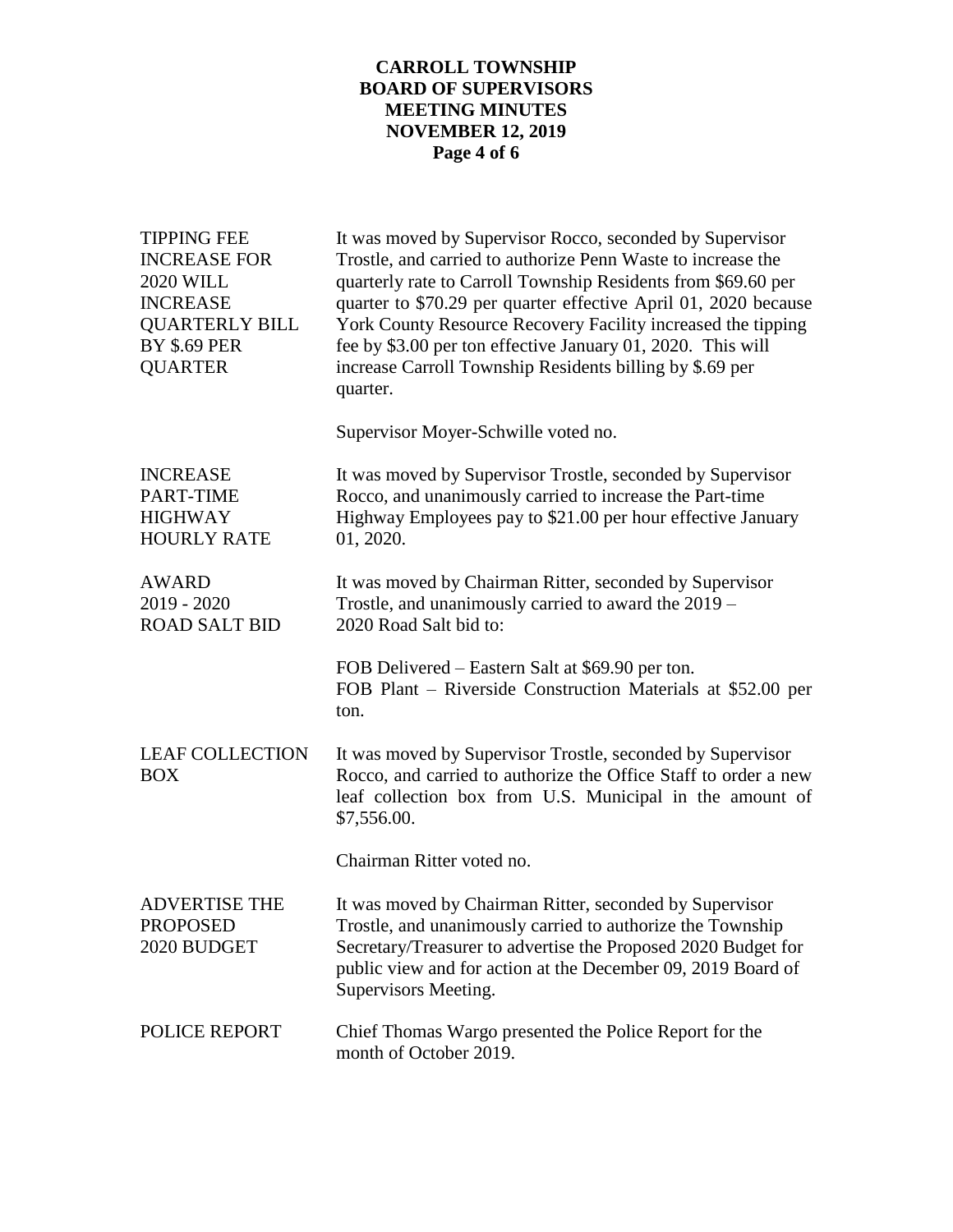# **CARROLL TOWNSHIP BOARD OF SUPERVISORS MEETING MINUTES NOVEMBER 12, 2019 Page 5 of 6**

| <b>RESIGNATION OF</b><br><b>TWO PART-TIME</b><br>POLICE OFFICERS                  | It was moved by Supervisor Moyer-Schwille, seconded by<br>Supervisor Rocco, and unanimously carried to accept the<br>resignations of Part-Time Police Officers Jonathan A. Taylor<br>and Anthony Piccola effective immediately.                                                                                                                                           |
|-----------------------------------------------------------------------------------|---------------------------------------------------------------------------------------------------------------------------------------------------------------------------------------------------------------------------------------------------------------------------------------------------------------------------------------------------------------------------|
| <b>2014 FORD TAURUS</b><br><b>CAR 4 ENGINE</b><br><b>REPLACED</b>                 | Chief Wargo stated that last month the Board granted<br>permission to repair the 2014 Ford Taurus Car 4 by<br>replacing the engine with a new one from LB Smith in the<br>amount of \$8,120.79. The engine has been installed but the<br>torque converter will not work with the new engine. To<br>replace the torque converter it will cost an additional<br>\$1,000.00. |
| <b>TASER BATTERIES</b><br><b>AND NEW TASER</b>                                    | Chief Wargo informed the Board that he needs to purchase new<br>batteries and a new Taser for the department. The batteries<br>will cost \$522.00 for 20 batteries and he needs to replace a<br>Taser at the cost of \$1,266.40. He is planning on using the<br>firearms account to pay for these items.                                                                  |
| <b>PUBLIC HEARING</b><br><b>SET FOR</b><br><b>GIANT FOOD</b><br><b>STORES LLC</b> | It was moved by Supervisor Moyer-Schwille, seconded by<br>Supervisor Trostle, and unanimously carried to set the Public<br>Hearing for Giant Food Stores, LLC request for an<br>Inter-municipal transfer of a Pennsylvania "R" or "restaurant"<br>liquor license from outside the municipality into Carroll<br>Township for Monday, December 16, 2019 at 6:00 p.m.        |
| <b>SOLICITOR</b><br><b>COMMENTS</b>                                               | Duane Stone, Township Solicitor, stated that the next step for<br>the properties that have not pumped in 2018 will be criminal<br>citations which will be filed with the District Magistrate's<br>office.                                                                                                                                                                 |
|                                                                                   | He is still working on Stonebridge Crossing Phase 1 surety<br>increase. This matter should be placed on the December 2,<br>2019 Work Session.                                                                                                                                                                                                                             |